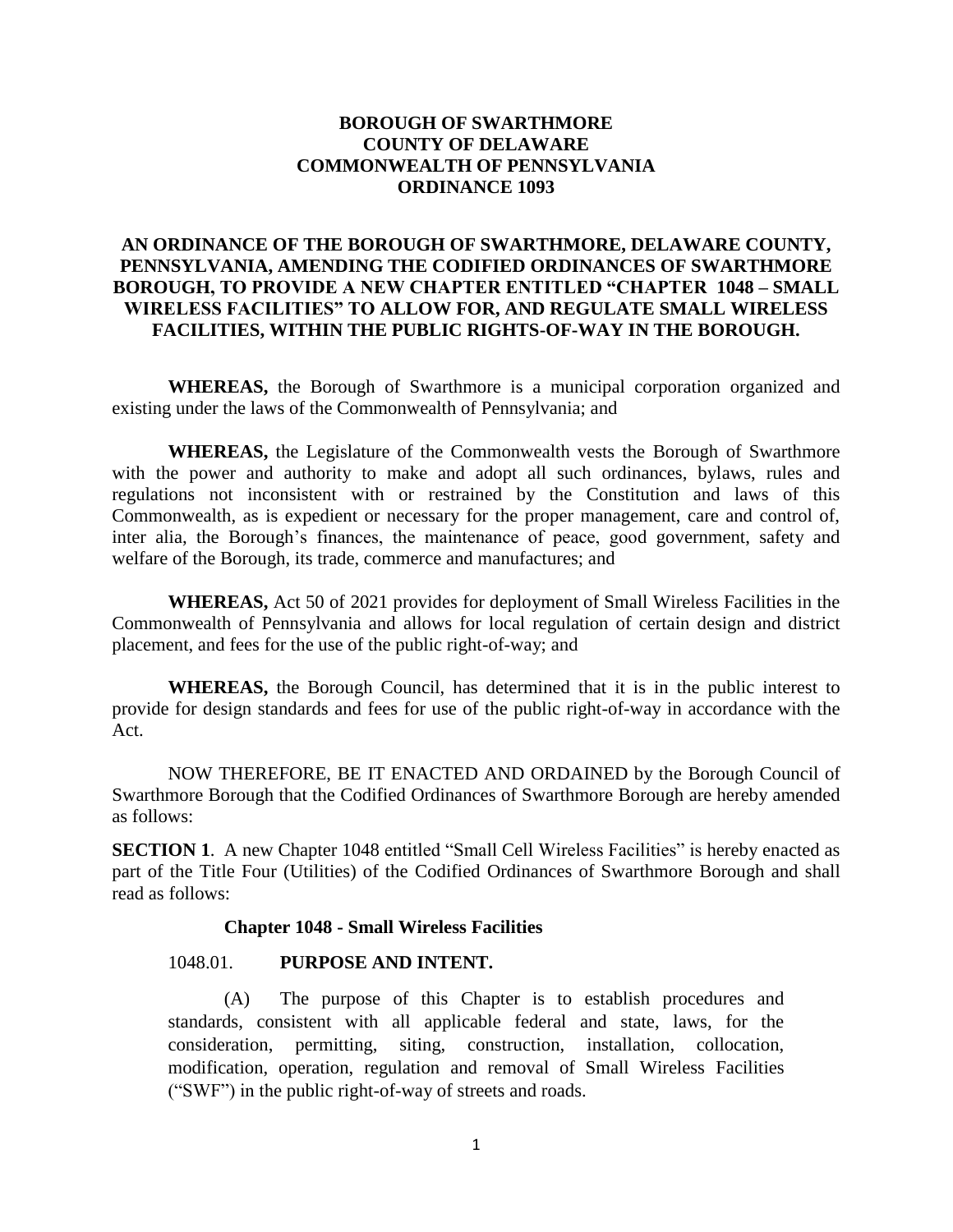(B) The intent of this Chapter is to:

(1) Establish basic criteria for applications to install and/or collocate SWF in the public right-of-way;

(2) Ensure that SWF are appropriately designed, constructed, modified, maintained, and removed when no longer in use in conformance with all applicable health and safety regulations;

(3) Preserve the character of the Borough by minimizing the potentially adverse visual impact of SWF through careful design, siting, landscaping and camouflaging techniques to blend these facilities into their environment to the maximum extent practicable;

(4) Establish an application process and structure for payment of fees and charges to be uniformly applied to all applicants, operators and owners of SWF for such facilities;

(5) Comply with, and not conflict with or preempt, all applicable state and federal laws, as may be amended or superseded, and all FCC rules and regulations to interpret and implement applicable federal statutes; and

(6) Limit interference with the use of streets, sidewalks, alleys, parkways, public utilities, public views, certain city corridors, and other public ways and places.

(C) Zoning. Applications to collocate a small wireless facility or install or modify an associated utility pole in the rights-of-way shall be treated as a permitted use pursuant to Act 50 of 2021, the Small Wireless Facilities Deployment Act, and exempt from local zoning where required by the Act. Any other wireless facilities not meeting the definition of a small wireless facility shall remain subject to applicable zoning requirements.

(D) This Chapter is intended to implement the requirements of the Small Wireless Facilities Deployment Act. Failure of the Borough to include all language set forth in that Act in this Ordinance does not constitute a waiver by the Borough of any rights under the Act.

# 1048.02. **APPLICABILITY**

The provisions of this Chapter shall only apply to activities of a wireless provider within the right-of-way to deploy small wireless facilities and associated new utility poles with small wireless facilities attached.

# 1048.03. **DEFINITIONS**

The following words and phrases when used in this Chapter shall have the meanings given to them in this section unless the context clearly indicates otherwise: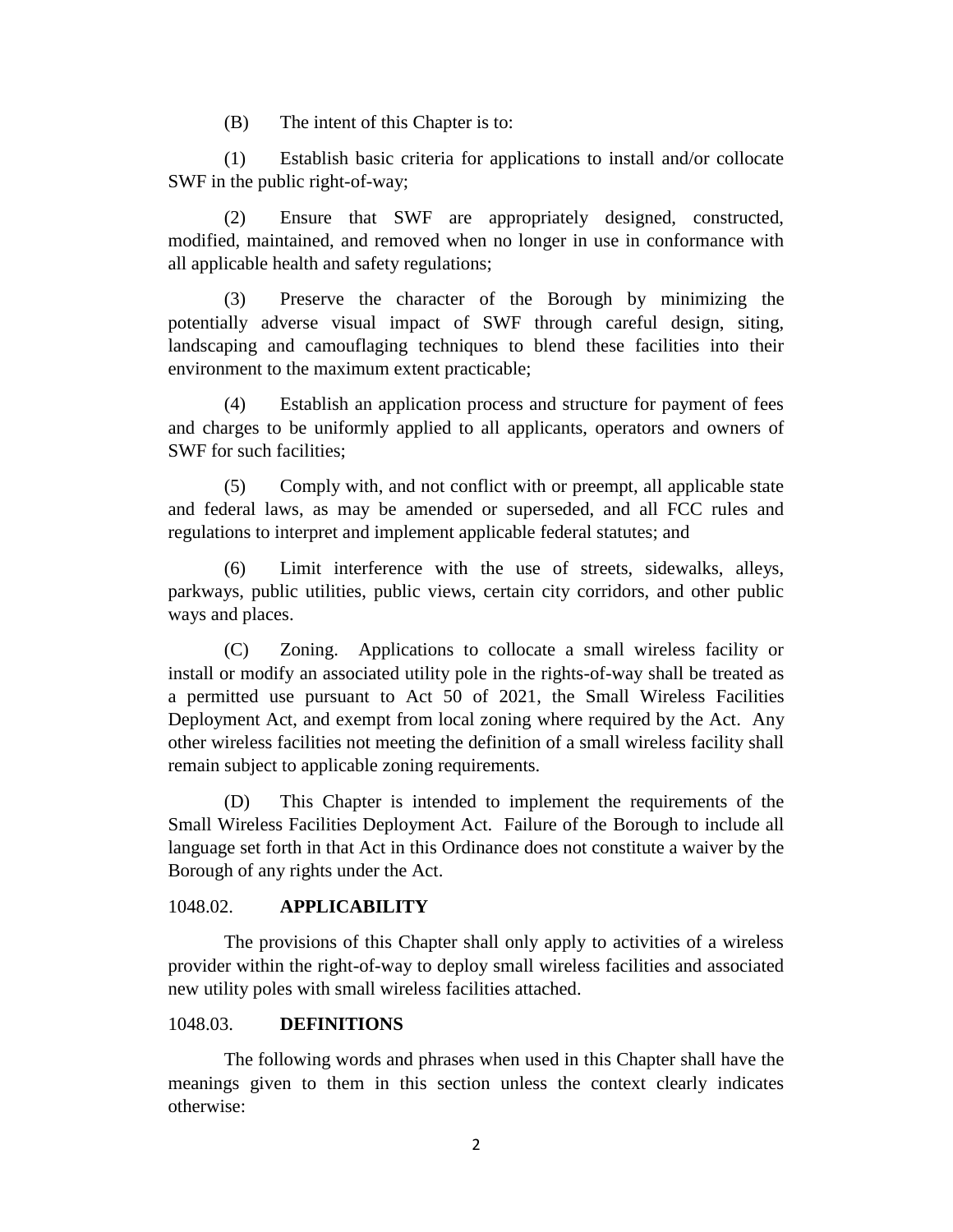"Antenna." Telecommunications equipment that transmits and receives electromagnetic radio signals used in the provision of all types of wireless telecommunications services.

"Applicable codes." Any of the following:

(1) Uniform building, fire, electrical, plumbing or mechanical codes adopted by a recognized national code organization or local amendments to those codes enacted solely to address imminent threats of destruction of property or injury to persons.

(2) Swarthmore Borough zoning, land use, streets and sidewalks, rightsof-way and permitting ordinances.

"Applicant." A communications service provider that submits an application.

"Application." A request submitted by an applicant to the Borough.

(1) for a permit to collocate small wireless facilities; or

(2) to approve the installation, modification or replacement of a utility pole with small wireless facilities attached.

"Cable facility." Buildings, other structures and equipment used by the owner or operator of a cable television system to provide service. As used in this definition, the term "cable system" shall have the meaning given to it in section 602(6) of the Cable Communications Policy Act of 1984 (Public Law 98-549, 47 U.S.C. § 522(7)).

"Collocation" or "collocate." To install, mount, maintain, modify or replace small wireless facilities on an existing utility pole or other wireless support structure.

"Communications facility." A set of equipment and network components, including wires and cables and associated facilities, used by a communications service provider to provide a communications service.

"Communications service provider." Any of the following:

(1) A cable operator as defined in section 602(4) of the Cable Communications Policy Act of 1984 (Public Law 98-549, 47 U.S.C. § 522(5)).

(2) A provider of information service as defined in section 3(20) of the Communications Act of 1934 (48 Stat. 1064, 47 U.S.C. § 153(24)).

(3) A telecommunications carrier as defined in section 3(44) of the Communications Act of 1934 (47 U.S.C. § 153(51)).

(4) A wireless provider.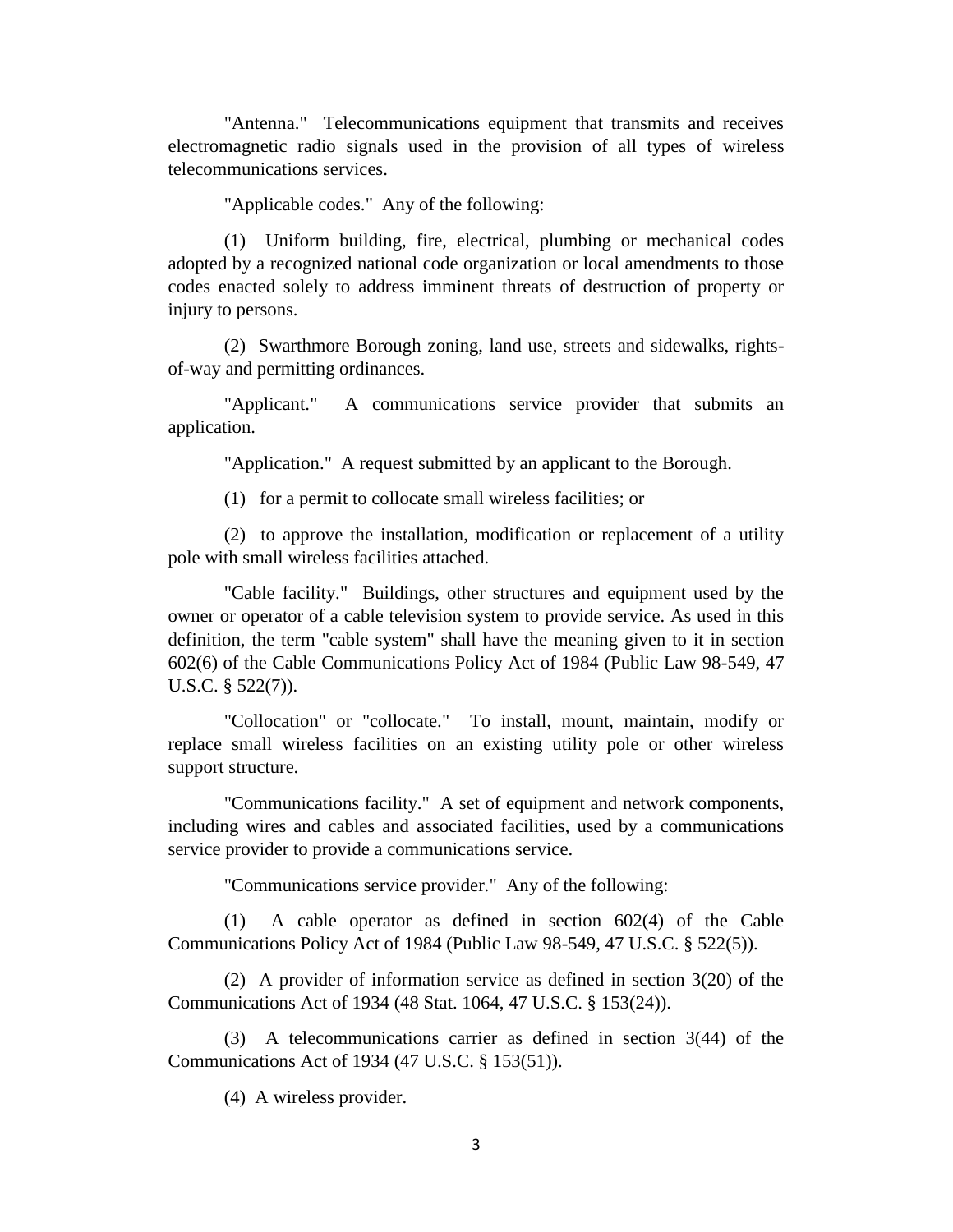"Decorative pole." A municipal pole that is specially designed and placed for aesthetic purposes.

"FCC." The Federal Communications Commission.

"Historic district or building." A building that is or a group of buildings, properties or sites that are:

(1) Listed in the National Register of Historic Places or formally determined eligible for listing by the Keeper of the National Register.

(2) Determined to be eligible for listing by the Keeper of the National Register of Historic Places who has been delegated the authority by a Federal agency to list properties and determine their eligibility for the National Register of Historic Places in accordance with section VI.D.1.a.i-v of the Nationwide Programmatic Agreement for Review Regarding the Section 106 National Historic Preservation Act Review Process as specified under 47 CFR Pt. 1, App. C (relating to Nationwide Programmatic Agreement Regarding the Section 106 National Historic Preservation Act Review Process).

(3) Marked as a historical site by the Pennsylvania Historical and Museum Commission pursuant to 37 Pa.C.S. (relating to historical and museums).

(4) Within a historic district created pursuant to the act of June 13, 1961 (P.L.282, No.167), entitled "An act authorizing counties, cities, boroughs, incorporated towns and Boroughs to create historic districts within their geographic boundaries; providing for the appointment of Boards of Historical Architectural Review; empowering governing bodies of political subdivisions to protect the distinctive historical character of these districts and to regulate the erection, reconstruction, alteration, restoration, demolition or razing of buildings within the historic districts."

"Micro wireless facility." A small wireless facility that:

(1) does not exceed two cubic feet in volume; and

(2) has an exterior antenna no longer than 11 inches.

"Modification" or "modify." The improvement, upgrade or replacement of a small wireless facility or an existing utility pole that does not substantially change, as defined in 47 CFR  $\S$  1.6100(b)(7) (relating to wireless facility modifications), the physical dimension of the small wireless facility or utility pole.

"Municipality." Borough of Swarthmore.

"Municipal pole." A utility pole owned, managed or operated by or on behalf of the Borough of Swarthmore.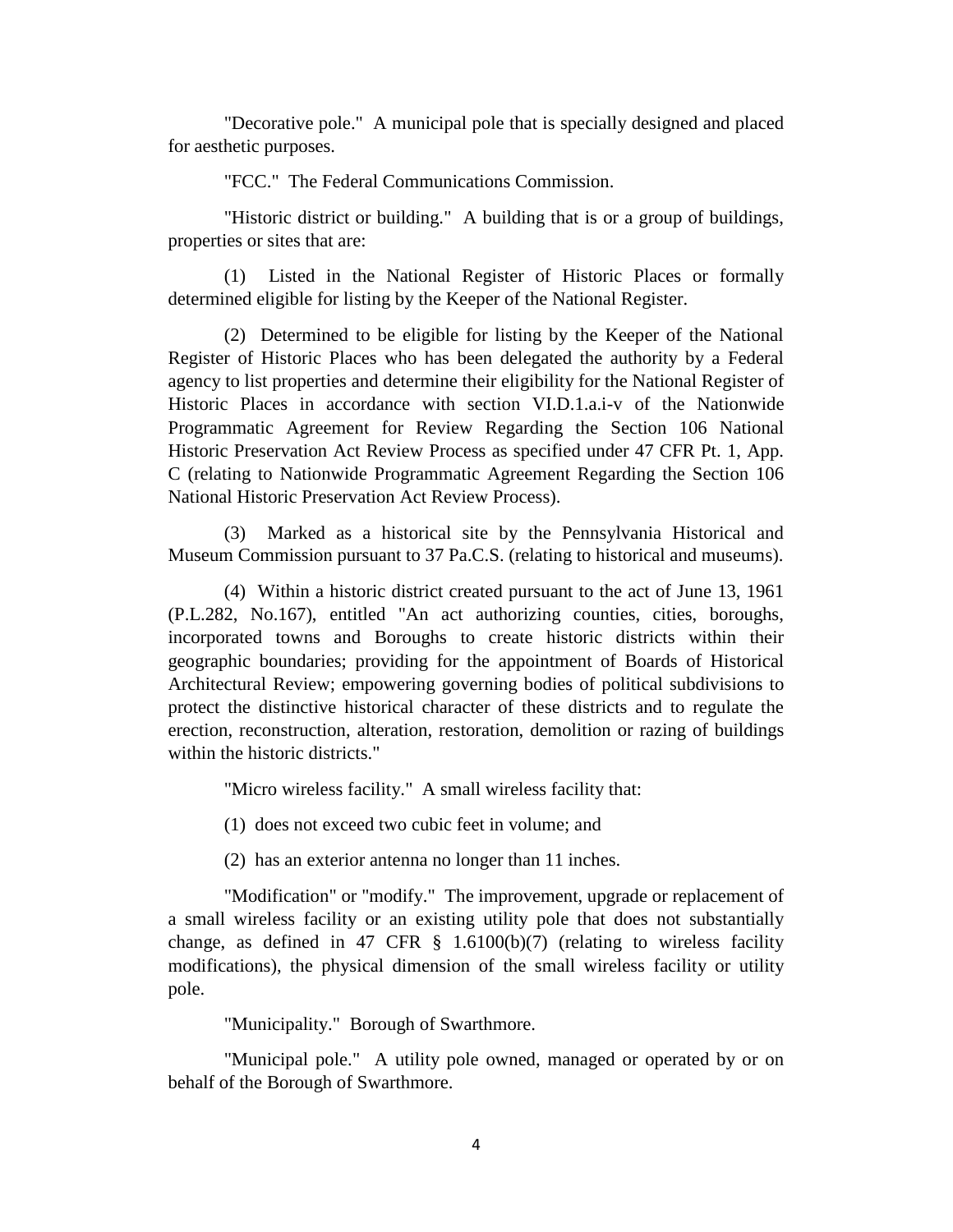"Right-of-way." The area on, below or above a public roadway, highway, street, sidewalk, alley, utility easement or similar property. The term does not include a Federal interstate highway.

"Small wireless facility." The equipment and network components, including antennas, transmitters and receivers, used by a wireless provider that meet the following qualifications:

(1) Each antenna associated with the deployment is no more than three cubic feet in volume.

(2) The volume of all other equipment associated with the wireless facility, whether ground-mounted or pole-mounted, is cumulatively no more than 28 cubic feet. Any equipment used solely for the concealment of the small wireless facility shall not be included in the calculation of equipment volume under this paragraph.

"Technically feasible." By virtue of engineering or spectrum usage, the proposed placement for a small wireless facility or its design or site location can be implemented without a material reduction in the functionality of the small wireless facility.

"Utility facility." Buildings, other structures and equipment owned or operated by a public utility, as defined in 66 Pa.C.S. § 102 (relating to definitions), to provide service.

"Utility pole." A pole or similar structure that is or may be used, in whole or in part, by or for telecommunications, electric distribution, lighting, traffic control, signage or a similar function or for collocation. The term includes the vertical support structure for traffic lights but does not include wireless support structures or horizontal structures to which signal lights or other traffic control devices are attached.

"Wireless facility." As follows:

(1) Equipment at a fixed location that enables wireless service between user equipment and a communications network, including any of the following:

(i) Equipment associated with wireless services.

(ii) Radio transceivers, antennas, coaxial or fiber optic cables, regular and backup power supplies or comparable equipment, regardless of technological configuration.

(2) The term includes a small wireless facility.

(3) The term does not include any of the following: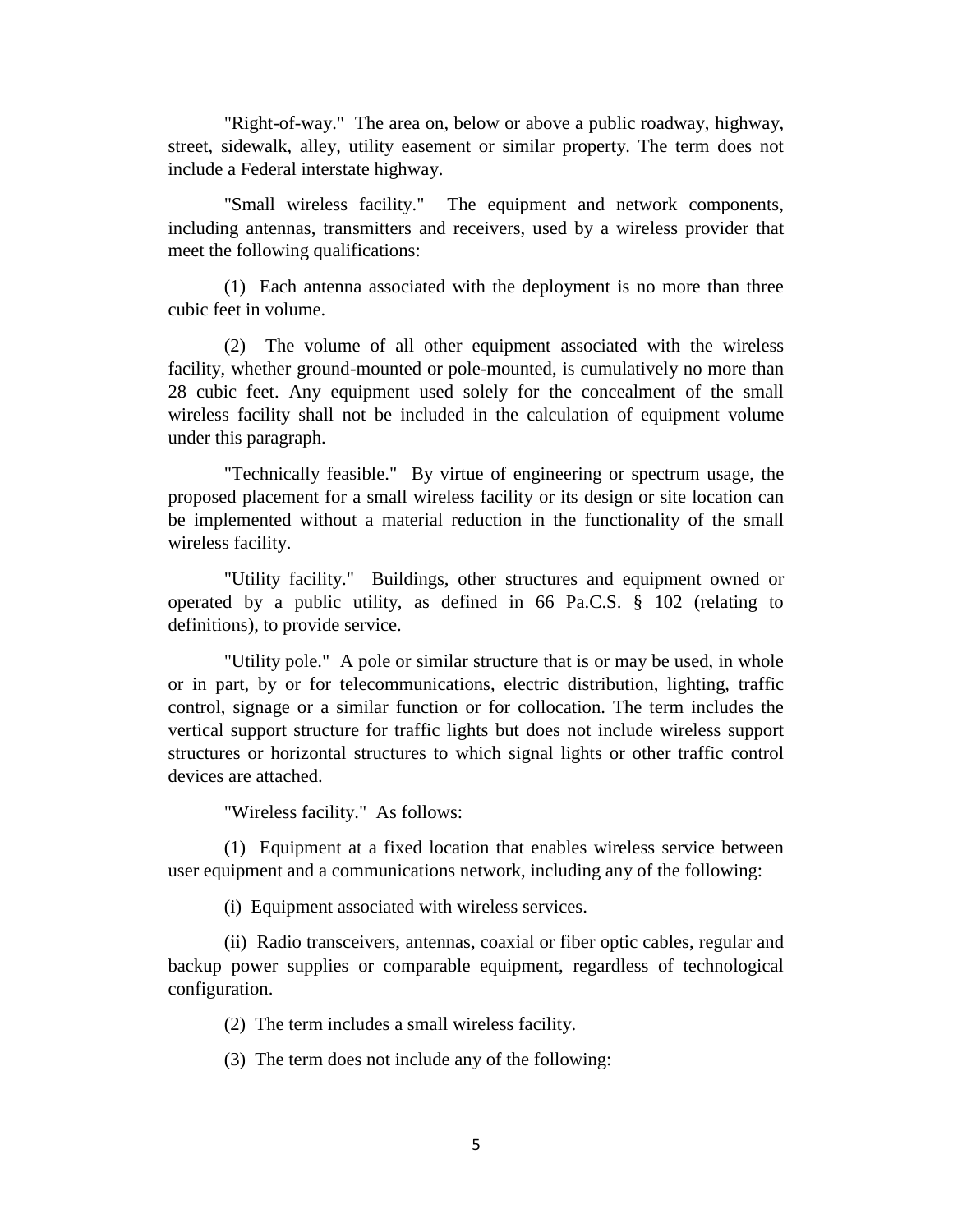(i) The structure or improvements on, under or within which the equipment is collocated.

(ii) The coaxial or fiber optic cables that are not immediately adjacent to or directly associated with a particular antenna.

"Wireless infrastructure provider." A person authorized by the Pennsylvania Public Utility Commission to provide telecommunications service in this Commonwealth that builds or installs wireless communication transmission equipment, wireless facilities or wireless support structures but is not a wireless services provider.

"Wireless provider." A wireless infrastructure provider or a wireless services provider.

"Wireless services." Services, whether at a fixed location or mobile, using a licensed or unlicensed spectrum, provided to the public using wireless facilities.

"Wireless services provider." A person or entity who provides wireless services.

"Wireless support structure." The term shall have the same meaning given to it in the act of October 24, 2012 (P.L.1501, No.191), known as the Wireless Broadband Collocation Act.

#### 1048.04. **RIGHT-OF-WAY RATES AND FEES.**

Wireless providers shall be required to pay an annual fee for the use of the right-of-way. The annual right-of-way fee shall initially be \$270 per small wireless facility or \$270 per new utility pole with a small wireless facility. The Municipality may amend the fee from time to time by resolution of Borough Council to a rate not to exceed the maximum rate which is found to be permitted by the Federal Communications Commission and/or Small Wireless Facilities Deployment Act.

### 1048.05. **RIGHT OF ACCESS**

(1) In accordance with the Small Wireless Facilities Deployment Act, and with the permission of the owner of the structure, a wireless provider shall have the right to perform the following within the public right-of-way:

(i) Collocate a small wireless facility.

(ii) Replace an existing utility pole or install a new utility pole with attached small wireless facilities.

(2) Collocation - In accordance with the Small Wireless Facilities Deployment Act, collocation on Municipality-owned poles may be permitted unless the small wireless facility would cause structural or safety deficiencies to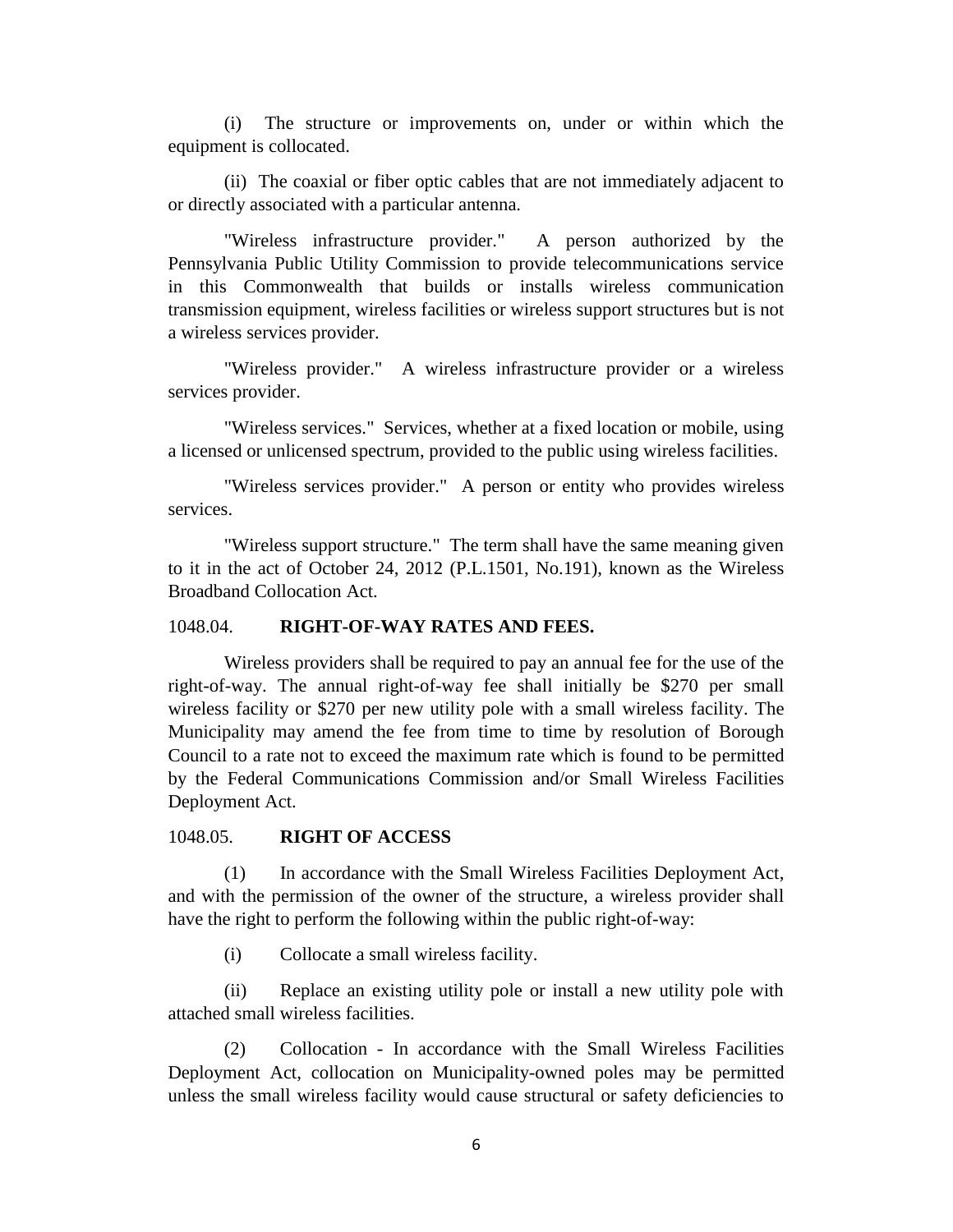the municipal pole, in which case the Municipality and applicant shall work together for any make-ready work or modifications or replacements that are needed to accommodate the small wireless facility.

(3) All structures and facilities shall be installed and maintained so as not to obstruct nor hinder travel or public safety within the right-of-way or obstruct the legal use of the right-of-way by the municipality and utilities.

### 1048.06. **PERMITTED USE; APPLICATION AND FEES**

(A) Permit Required. No person shall place a small wireless facility or associated utility pole in the ROW, without first filing an application and obtaining a permit therefore, except as otherwise provided in this Chapter.

(B) Application. All applications for permits filed pursuant to this Chapter shall be on a form, paper or electronic, provided by the Borough Manager.

(C) Application Requirements. An application shall be made by the wireless provider or its duly authorized representative, and shall contain the following:

(1) The wireless provider's name, address, telephone number, and email address;

(2) The applicant's name, address, telephone number, and e-mail address, if different than the wireless provider, and its interest in the work;

(3) The names, addresses, telephone numbers, and e-mail addresses of all consultants, if any, acting on behalf of the applicant with respect to the filing of the application.

(4) A general description of the proposed work and the purposes and intent of the small wireless facility. The scope and detail of such description shall be appropriate to the nature and character of the work to be performed, with special emphasis on those matters likely to be affected or impacted by the work proposed.

(5) A site plan, with sufficient detail to show the proposed location of items the applicant seeks to install in the ROW, including any manholes or poles, the size, type, and depth of any conduit or enclosure.

(6) An attestation that the small wireless facilities will be operational for use by a wireless services provider within one year after the permit issuance date, unless the Municipality and the applicant agree to extend this period.

(7) An attestation that, to the best of the applicant's knowledge, the information contained in the application is true.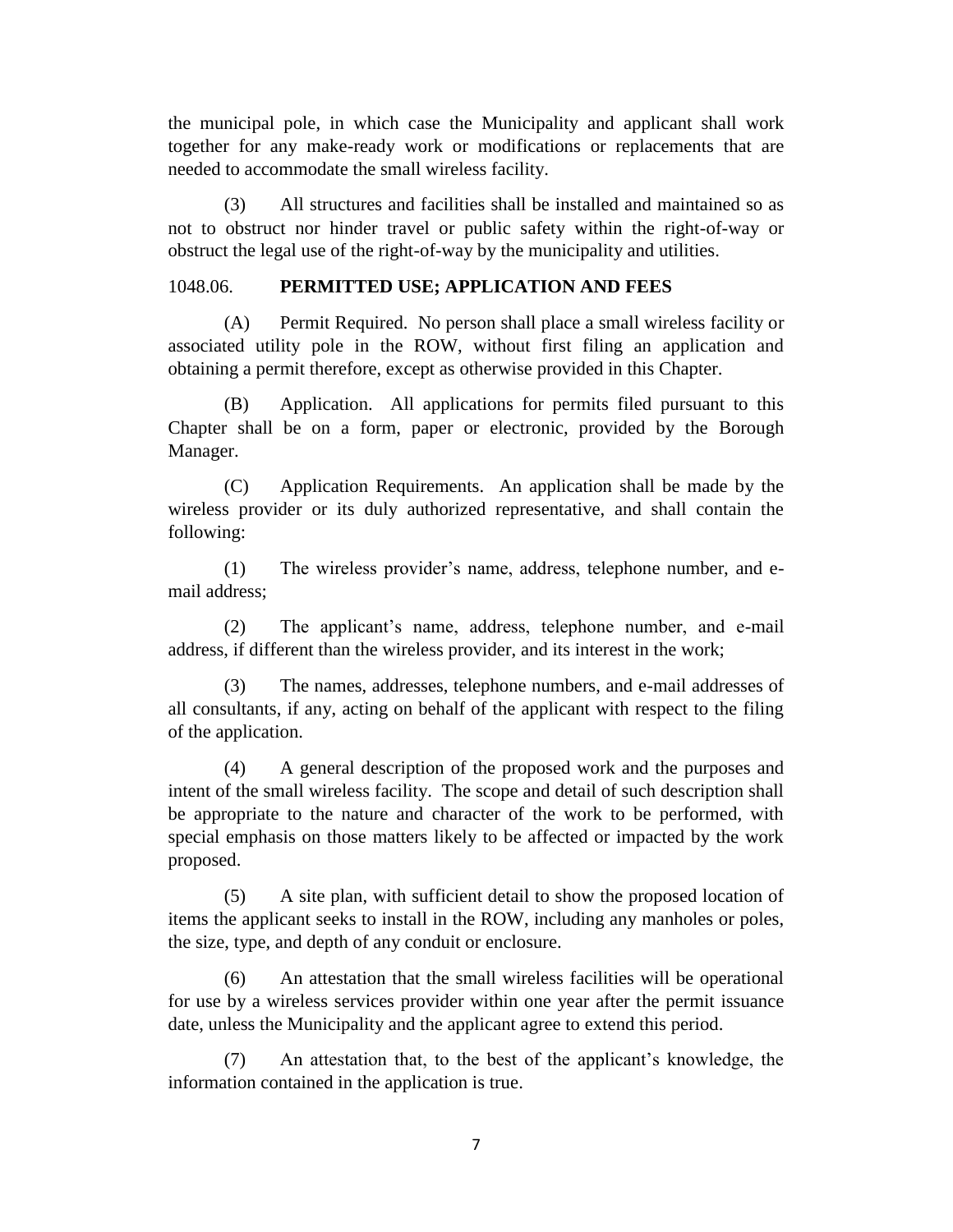(8) Whether each SWF is proposed to be installed on an existing pole or structure or a new pole or structure

(9) The name of the owner of the pole or structure on which the SWF is proposed to be installed and the address, phone number, email address of the owner' s contact person.

(10) If a SWF is proposed to be installed on a pole or structure owned by a party other than the applicant, the application shall be accompanied by a written confirmation of the owner's agreement to allow the applicant to locate each SWF on such owner's pole or structure.

(11) Documentation in form of both narrative and drawings indicating the size of each proposed SWF, the height of the pole or structure on which each is proposed to be installed, and the cubic volume of each SWF.

(D) When Application Not Required. An application shall not be required for: (i) routine maintenance; (ii) the replacement of a small wireless facility with another small wireless facility that is substantially similar or smaller in size, weight, and height; or (iii) for the installation, placement, maintenance, operation, or replacement of micro wireless facilities that are strung on cables between existing utility poles, in compliance with the National Electrical Safety Code.

A permit may be required to perform work within the right-of-way for the activities under paragraph (D), for work that involves excavation, closure of a sidewalk or closure of a vehicular lane.

(E) Application Fees. All applications for permits shall be accompanied by a fee of \$500 for a single up-front application that includes up to five Small Wireless Facilities, with an additional \$100 for each Small Wireless Facility beyond five; and \$1,000 in non-recurring fees for each new associated utility pole.

(F) Consolidated Applications.

An applicant may submit a consolidated Application for up to 20 Small Wireless Facilities

(1) A single Applicant shall not exceed application for 20 small wireless facilities in a 30-day period.

(2) The denial of one or more small wireless facilities in a consolidated application shall not delay processing of any other small wireless facilities in the same consolidated application.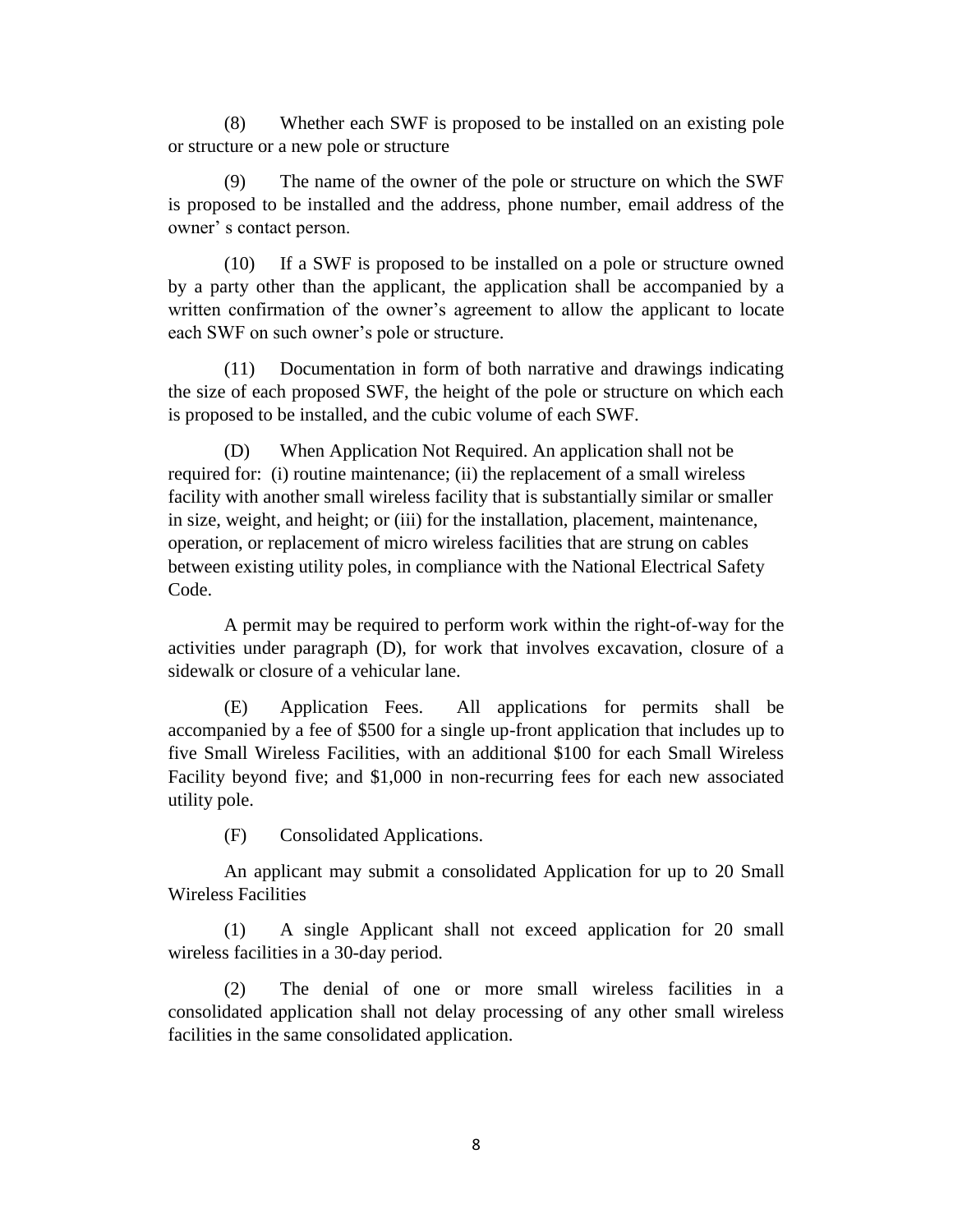(2) A single permit may be issued for siting and collocating multiple Small Wireless Facilities spaced to provide wireless coverage in a contiguous area.

(4) If multiple applicants submit applications cumulatively exceeding 20 applications within in a 30-day period, the extensions to deadlines provided for in the Small Wireless Facilities Act shall apply.

### **1048.07. ACTION ON PERMIT APPLICATIONS**

(A) Review of Small Wireless Facility and Utility Pole Applications.

(1) Within ten days of receiving an initial application, the Municipality will determine and notify the applicant whether the application is materially complete. If an application is materially incomplete, the Municipality will specifically identify the missing documents or information, and the specific rule or regulation creating the obligation to submit such documents or information. The shot clock set forth in subsection (2) shall restart at zero on the date which the applicant submits all the documents and information identified by the Municipality to make the application complete. If the applicant's supplemental submission fails to make the application complete, and the Municipality notifies the applicant within 10 days of the supplemental submission and clearly and specifically identifies the missing documents or information, the applicable shot clock set forth in subsection (2) shall be tolled until the applicant provides the missing documents and information. The shot clock resumes (the date calculation does not restart) to run on the date when the applicant submits all the documents and information identified by the Municipality to render the application complete.

(2) All applications shall be processed on a nondiscriminatory basis, and the Municipality shall approve or deny an application for: (i) collocation of Small Wireless Facility on an existing structure within 60 days of receipt of the application, or (ii) within 90 days for applications to deploy a Small Wireless Facility using a new structure.

(3) An applicant and the Municipality may enter into a written agreement to toll the time periods set forth in Subsection (2).

(4) If the Municipality fails to issue a decision on an application for a Small Wireless Facility within the required time periods set forth in Section  $4(A)(2)$ , it shall constitute a deemed approved.

(5) A Municipality may deny a proposed collocation of a small wireless facility or installation or modification of a utility pole only if the proposed application:

(i) The small wireless facility materially interferes with the safe operation of traffic control equipment, sight lines or clear zones for transportation or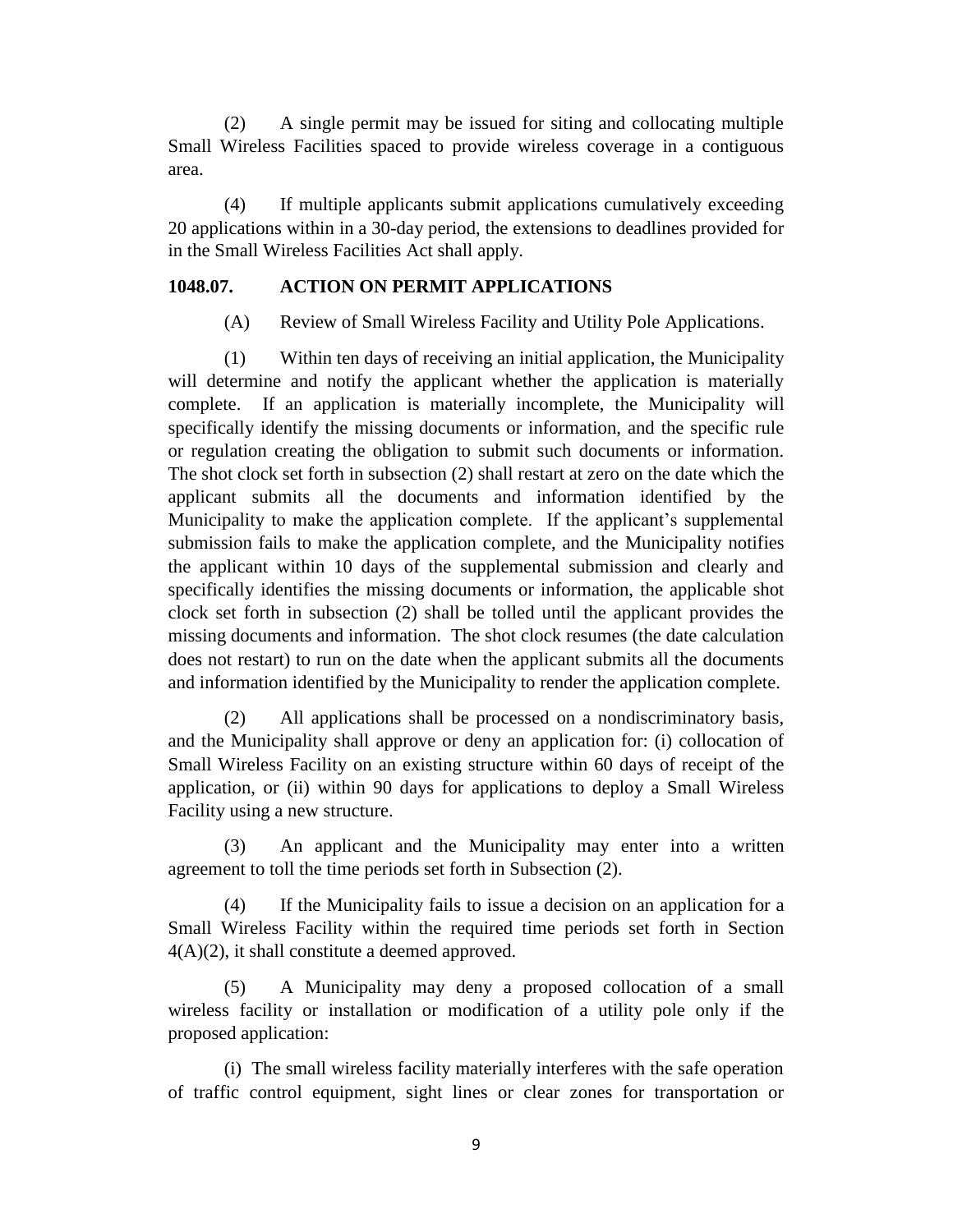pedestrians or compliance with the Americans with Disabilities Act of 1990 (Public Law 101-336, 104 Stat. 327) or similar Federal or State standards regarding pedestrian access or movement.

(ii) The small wireless facility fails to comply with applicable codes.

(iii) The small wireless facility fails to comply with the requirements specified under the Small Wireless Facilities Deployment Act.

(iv) The applicant fails to submit a report by a qualified engineering expert which shows that the small wireless facility will comply with applicable FCC regulations.

(6) The Municipality must document the basis for a denial, including the specific code provisions on which the denial was based, and send the documentation to the applicant on or before the day the Municipality denies an application. The applicant may cure the deficiencies identified by the Municipality and resubmit the application within 30 days of the denial without paying an additional application fee. The Municipality shall approve or deny the revised application within 30 days. Any subsequent review shall be limited to the deficiencies cited in the denial.

(3) The applicant may cure the deficiencies identified by the Municipality and resubmit the application within 30 days of receiving the written basis for the denial without being required to pay an additional application fee. The Municipality shall approve or deny the revised application within 30 days of the application being resubmitted for review or the resubmitted application shall be deemed approved 30 days after resubmission. Any subsequent review shall be limited to the deficiencies cited in the denial. If the resubmitted application addresses or changes other sections of the application that were not previously denied, the Municipality shall be given an additional 15 days to review the resubmitted application and may charge an additional fee for the review.

(B) Permit Scope and Effect. Installation, modification, or collocation for which a permit is granted pursuant to this section shall be completed within one year after the permit issuance date unless the Municipality and the applicant agree to extend this period. Approval of an application authorizes the applicant to:

(1) Collocate on an existing utility pole, modify or replace a utility pole or install a new utility pole with small wireless facilities attached as identified in the initial application.

(2) Subject to the permit requirements and the applicant's right to terminate at any time, operate and maintain small wireless facilities and any associated equipment on a utility pole covered by the permit for a period five years, which shall be renewed for two additional five-year periods if the applicant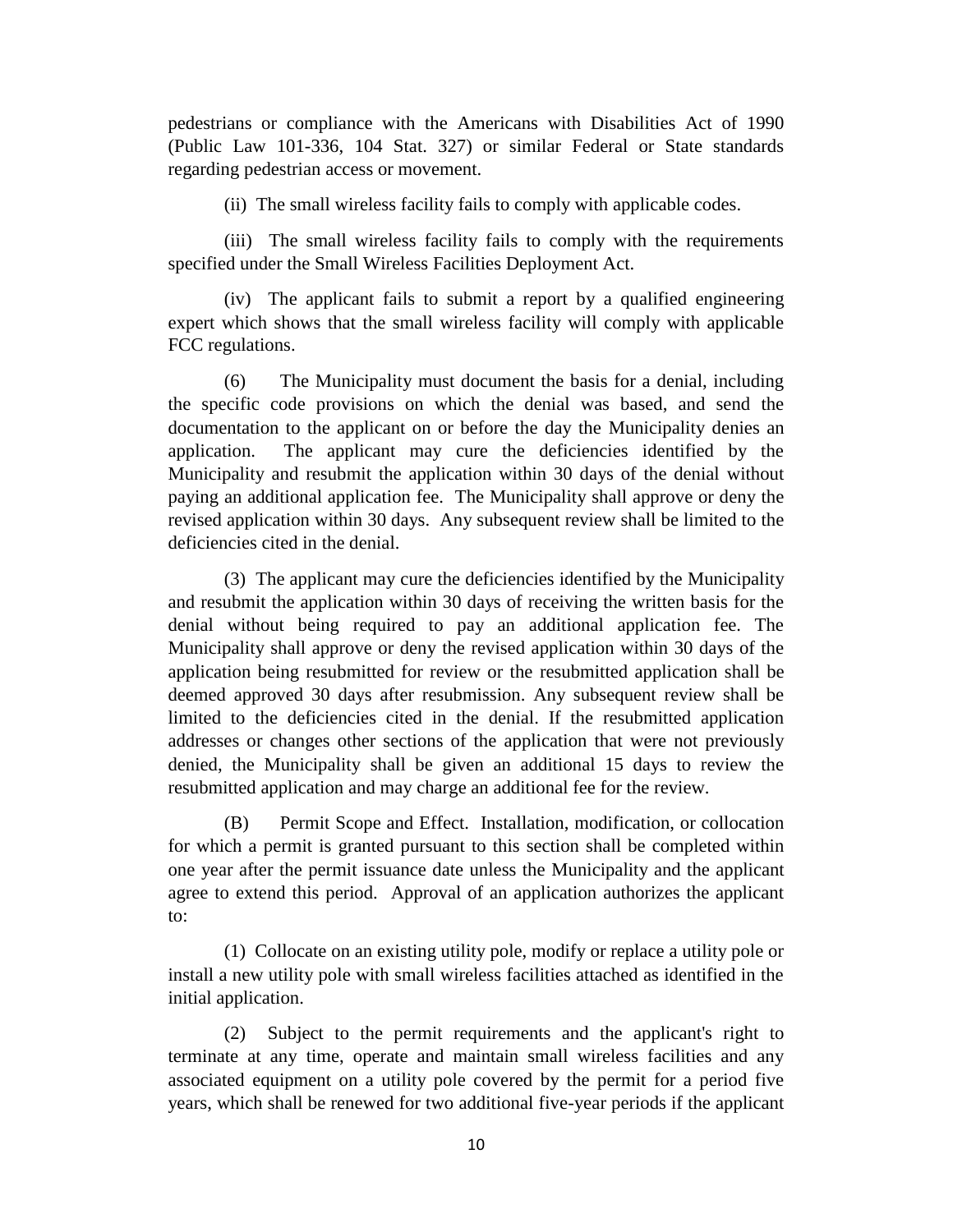is in compliance with the criteria set forth in the Small Wireless Facilities Deployment Act and applicable codes, and the applicant has obtained all necessary consent from the utility pole owner.

(C) Authority Granted; No Property Right or Other Interest Created. A permit from the Municipality authorizes an applicant to undertake only certain activities in accordance with this Chapter and does not create a property right or grant authority to the applicant to impinge upon the rights of others who may already have an interest in the ROW.

### 1048.08. **DESIGN CRITERIA AND PERMIT REVIEW.**

A. Upon receipt of a completed application for a SWF Permit and all required fees, the Borough Manager and/or the Borough Engineer or his or her respective designee shall review the application to determine whether the proposed SWF and support structure or pole comply with the following design criteria:

(i) The structure on which antenna facilities are mounted: (a) an existing utility pole, provided the installation does not extend more than 5 feet above the pole; and (b) a new or replacement pole are not taller than 50 feet. Any height in excess of these limits shall require application to the Zoning Hearing Board for a variance.

(ii) Each antenna associated with the deployment (excluding the associated equipment) may be no more than three cubic feet in volume; and

(iii) All other equipment associated with the facility (excluding antennas) are cumulatively no more than 28 cubic feet in volume.

### GENERAL DESIGN REQUIREMENTS

(A) The Borough may adopt by resolution Small Wireless Facility Design Guidelines with objective, technically feasible criteria applied in a nondiscriminatory manner that reasonably match the aesthetics and character of the immediate area.

(B) The Small Wireless Facility Design Guidelines may include examples of SWF preferences including visual depictions (if readily available and identified by the Municipality).

(C) The provisions in this Chapter shall not limit or prohibit the Municipality's discretion to promulgate and make publicly available other information, materials or requirements in addition to, and separate from, Small Wireless Facility Design Guidelines so long as the information, materials, or requirements do not conflict with state or federal law.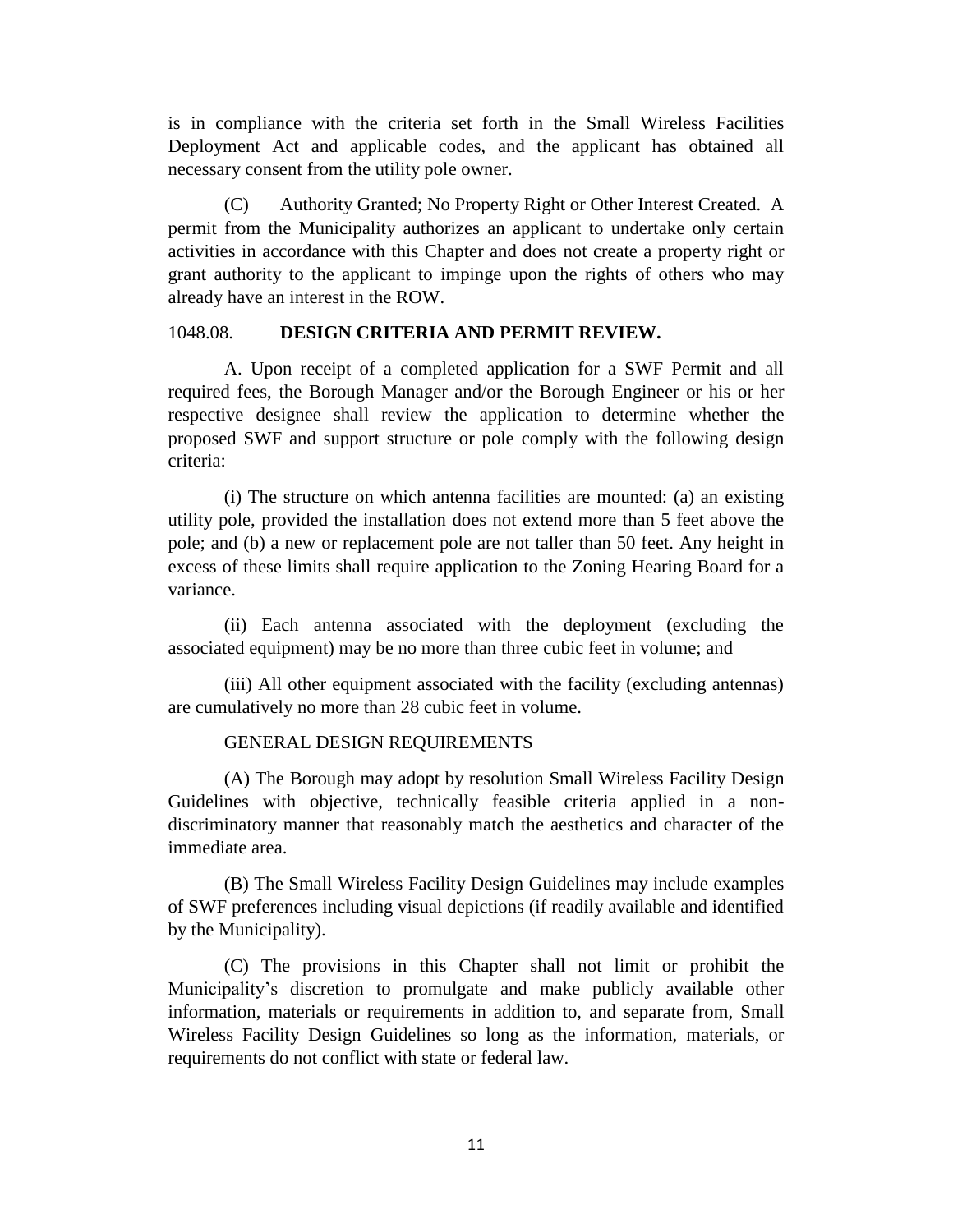(D) All Small Wireless Facilities and associated equipment located within the Public Right-of-Way shall be located such that it meets ADA requirements and does not hinder, obstruct or impede usual pedestrian and vehicular travel.

(E) The Borough shall have authority to update or supplement the Small Wireless Facility Design Guidelines to address relevant changes in law, technology, or administrative processes.

(F) Wireless Support Structure Design Standards

(1) General Guidance

(a) SWF equipment must be indistinguishable from the support pole or structure to the greatest degree possible using matching colors, textures, and materials. The antennas and related equipment shall be in a color that will provide the most camouflage.

(b) All wires, antennas, and other small wireless facility equipment shall be enclosed and not visible.

(c) Screening and equipment enclosures shall blend with or enhance the surrounding context in terms of scale, form, texture, materials, and color. Equipment shall be concealed as much as possible by blending into the natural and/or physical environment.

(d) Casing to enclose all wires, antennas, and other small wireless facility equipment may be mounted on top of existing and new poles in a cylinder shape to look like an extension of the pole.

(e) Brand logos and other signage are prohibited on all SWF except contact information to be used by workers on or near the SWF and as otherwise required by federal or state law. Signage will be no larger than required to be legible from street level.

(f) As a condition for approval of new Small Wireless Facilities or new Wireless Support Structure in a Historic District, the Applicant shall comply, to the greatest extent possible, with the design and aesthetic standards of the Historic District, or historic preservation standards in place, to minimize the negative impact to the aesthetics in these districts or areas.

### 1048.09. **REMOVAL OF EQUIPMENT**

(1) Within 60 days of suspension or revocation of a permit due to noncompliance with applicable codes, the applicant shall remove the small wireless facility and any associated equipment, including the utility pole and any support structures if the applicant's wireless facilities and associated equipment are the only facilities on the utility pole, after receiving adequate notice and an opportunity to cure any noncompliance.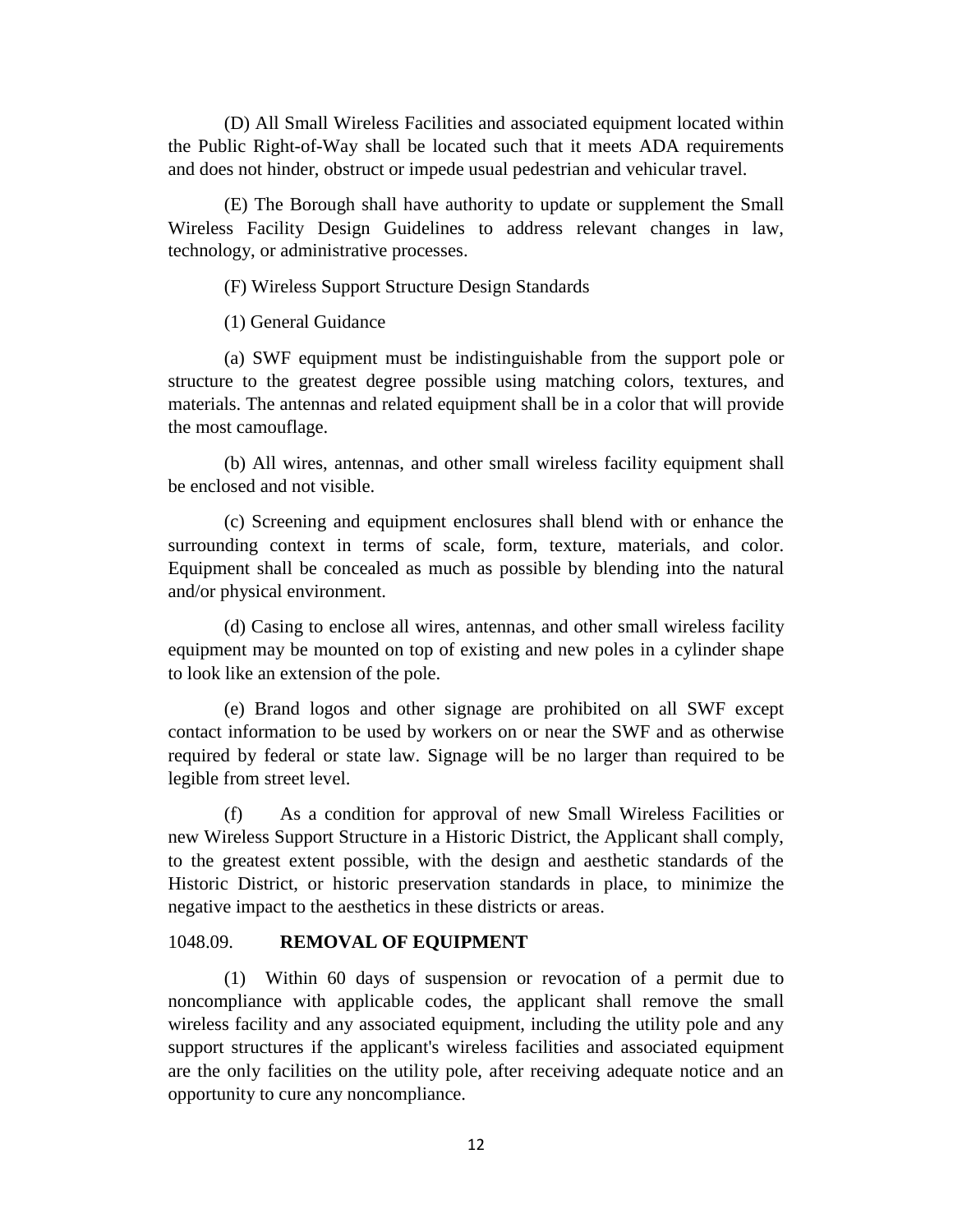(2) Within 90 days of the end of a permit term or an extension of the permit term, the applicant shall remove the small wireless facility and any associated equipment, including the utility pole and any support structures if the applicant's wireless facilities and associated equipment are the only facilities on the utility pole.

### 1048.10. **RESTORATION OF RIGHT OF WAY.**

Applicants are required to repair all damage directly caused by the activities of the applicant and return the right-of-way in as good of condition as it existed prior to any work being done. If the applicant fails to make the repairs required by the Municipality within 30 days after written notice, the Municipality may perform those repairs and charge the provider the reasonable, documented cost of the repairs plus a penalty not to exceed \$500. The Municipality may suspend the ability of an applicant to receive a new permit from the Municipality until the applicant has paid the amount assessed for the repair costs and the assessed penalty.

# **SECTION 2: Other Ordinances.**

Nothing in this Ordinance shall be interpreted to relieve any individual from compliance with all other ordinances, resolutions, laws and regulations of the Borough, of the County of Delaware, the Commonwealth of Pennsylvania or the United States.

### **SECTION 3: Repealer.**

All ordinances, resolutions and parts of ordinances and resolutions inconsistent herewith, are hereby repealed.

# **SECTION 4: Severability.**

The provisions of this ordinance are severable, and if any section, sentence, clause, part, or provision hereof shall be held illegal, invalid or unconstitutional by any court of competent jurisdiction, such decision of the court shall not affect or impair the remaining sections, sentences, clauses, or parts of this Ordinance. It is hereby declared to be the intent of the Borough Council that this Ordinance would have been adopted if such illegal, invalid, or unconstitutional sections, sentence, clause, part, or provision had not been included therein.

### **SECTION 5: Adoption.**

This ordinance shall become effective five (5) business days after passage.

ENACTED AND ORDAINED this  $12<sup>th</sup>$  day of October, 2021.